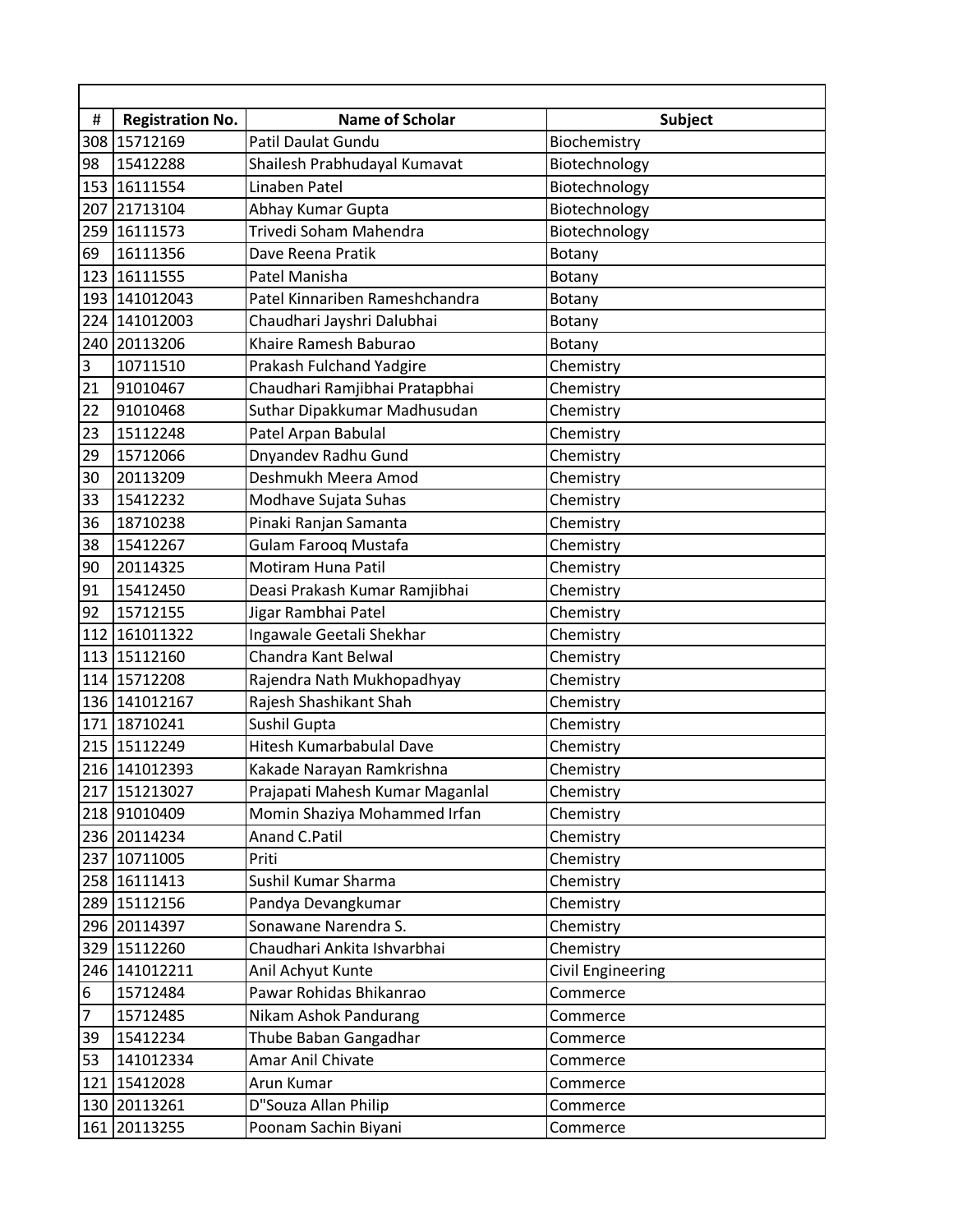|     | 185 10711384  | Hashmi Sadaf Haseen         | Commerce                       |
|-----|---------------|-----------------------------|--------------------------------|
|     | 191 21413050  | Pandit Sangeeta Sanjeev     | Commerce                       |
|     | 201 15712456  | Machchhindra Thite          | Commerce                       |
|     | 202 141012182 | Swati Pranay Athvankar      | Commerce                       |
|     | 220 10711523  | Jangale Geetanjali Suhas    | Commerce                       |
|     | 255 161011353 | Jadhawrao Madhavi Sugaraj   | Commerce                       |
|     | 261 20113188  | Poonam Shaha                | Commerce                       |
|     | 271 10110074  | Arpna Agarwal               | Commerce                       |
|     | 325 201013071 | Prachi Padmakar Desai       | Commerce                       |
| 58  | 91010043      | Ratnesh Litoriya            | <b>Computer Engineering</b>    |
|     | 166 18710761  | Prashant Babarao Kumbharkar | <b>Computer Engineering</b>    |
|     | 167 20114465  | Shinde Santaji Krishna      | <b>Computer Engineering</b>    |
|     | 184 18710631  | Sharmila Nilesh Rathod      | <b>Computer Engineering</b>    |
|     | 187 141012470 | Ziaul Ain Usmani            | <b>Computer Engineering</b>    |
|     | 283 161011105 | Rajesh S.L.                 | <b>Computer Engineering</b>    |
|     | 307 18710563  | Shaikh Ashfaq Amir          | <b>Computer Engineering</b>    |
|     | 341 161011245 | Bhandari Gayatri Mahendra   | <b>Computer Engineering</b>    |
|     | 342 161011246 | Lomte Archana Chandrakant   | <b>Computer Engineering</b>    |
|     | 315 161011319 | Siddiqui Riazuddin          | <b>Computer Science</b>        |
| 80  | 10711439      | Namita Chawla               | <b>Computer Science</b>        |
| 86  | 16111516      | Mohammed Farooque Khalil    | Computer Science               |
|     | 126 15412081  | Laxmi Joshi                 | <b>Computer Science</b>        |
|     | 182 10110054  | <b>Syed Nusrat</b>          | Computer Science               |
|     | 183 10110270  | Ritesh Kumar Singhal        | <b>Computer Science</b>        |
|     | 186 15412176  | Zirmite Ravikant Shamrao    | <b>Computer Science</b>        |
|     | 230 18710190  | Ankit Godara                | Computer Science               |
|     | 231 10711239  | Zende Sachin Sahebrao       | <b>Computer Science</b>        |
|     | 232 15712409  | Kiran Dnyanoba Mundhe       | <b>Computer Science</b>        |
|     | 245 15712436  | Pote Suraj Vishwanath       | Computer Science               |
| 277 | 15112124      | Bharathi K. N.              | <b>Computer Science</b>        |
|     | 278 21413035  | Shah Trupti Priteshkumar    | <b>Computer Science</b>        |
|     | 316 15112242  | Niranjanamurthy M.          | <b>Computer Science</b>        |
| 327 | 10110053      | Farman Ali                  | <b>Computer Science</b>        |
|     | 343 161011292 | Gandhi Sourabh Shrikant     | <b>Computer Science</b>        |
| 59  | 20113310      | Ravi Prakash                | Computer Science & Engineering |
| 87  | 20114439      | Jawale Madhuri Appasaheb    | Computer Science & Engineering |
| 88  | 20114440      | Pawar Anil Bhausaheb        | Computer Science & Engineering |
| 139 | 15412126      | Ekta Manoj Upadhyay         | Computer Science & Engineering |
| 4   | 15712356      | Om Prakash                  | ECE                            |
| 64  | 15712212      | Siddiqui Naushad Ather      | ECE                            |
| 137 | 10110200      | Kanika Kaur                 | <b>ECE</b>                     |
|     | 138 15412102  | Pallavi Shrivastava         | ECE                            |
|     | 151 16111399  | Vivek Tyagi                 | ECE                            |
|     | 169 16111477  | Kadam Deepak Bhimrao        | ECE                            |
|     | 209 91010501  | <b>Balu Tukaram Salokhe</b> | ECE                            |
|     | 210 20113097  | S julian Savari Antony      | <b>ECE</b>                     |
|     | 243 16111287  | Parul Sureshkumar Arora     | ECE                            |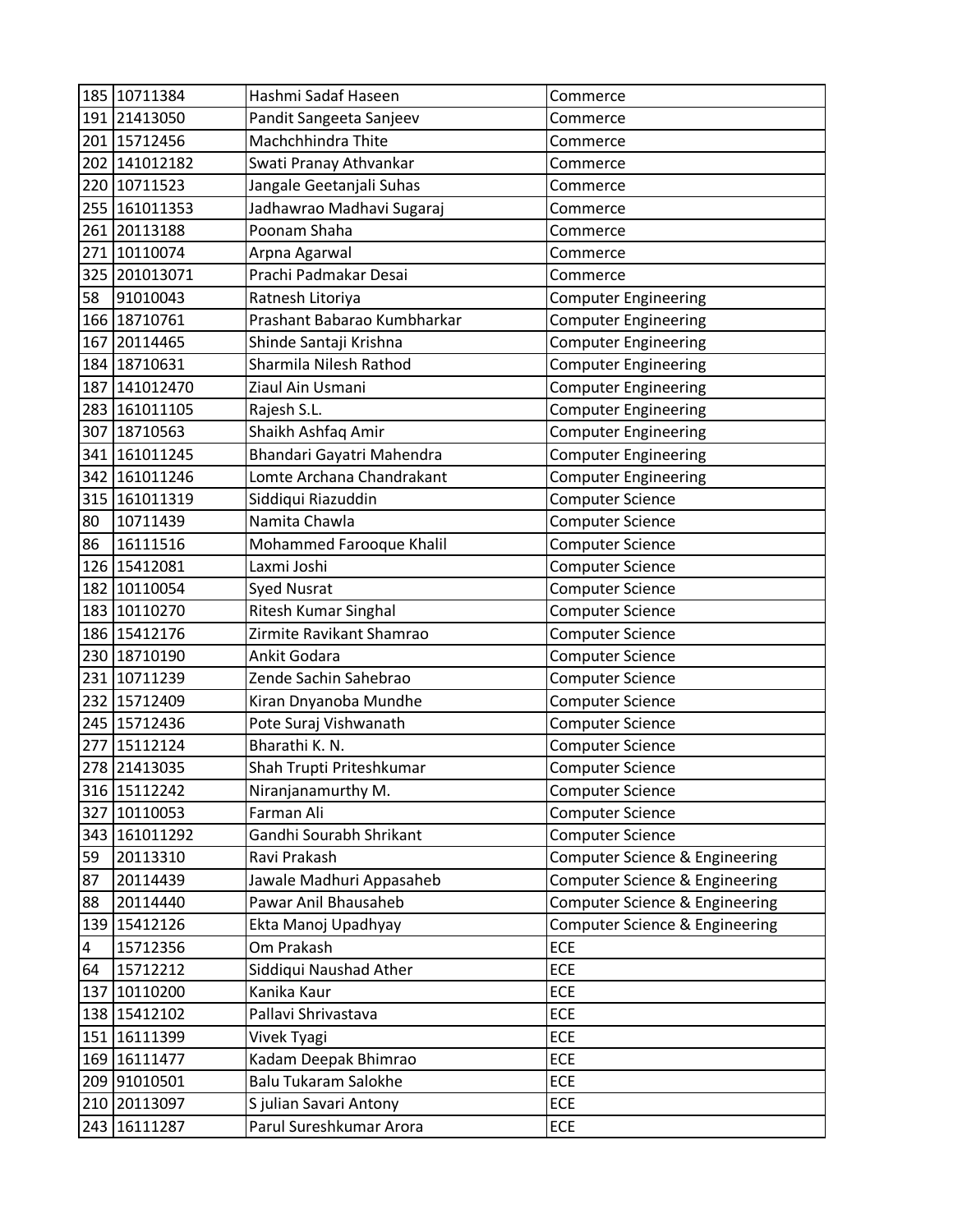|     | 244 20114477  | Trivedi Rushit D.                  | <b>ECE</b> |
|-----|---------------|------------------------------------|------------|
|     | 250 16111526  | Vandara Kinitaben Bharatbhai       | ECE        |
| 317 | 141012017     | Abhiruchi Nagpal                   | ECE        |
| 11  | 61009235      | Ramesh Kumar Sehrawat              | Economics  |
| 27  | 16111445      | Chougale Maruti Bhiva              | Economics  |
| 28  | 10711347      | Kambale Manasi Manojkumar          | Economics  |
| 41  | 10711035      | Pooja                              | Economics  |
| 42  | 15712384      | Nabade Rajendra Pandurang          | Economics  |
| 43  | 15712434      | Deshmukh Sachin Sitaram            | Economics  |
| 44  | 15712462      | Naikwade Abhijit Chandramohan      | Economics  |
| 93  | 15712320      | Hamdani Rizwana Masood Javeed      | Economics  |
|     | 162 18710646  | Naik Alka Bharat                   | Economics  |
| 189 | 141012253     | Suman Meena                        | Economics  |
|     | 256 161011250 | Bhagat Balasaheb Annasaheb         | Economics  |
| 257 | 15913044      | Monika Yadav                       | Economics  |
|     | 326 9314031   | <b>Caroline David</b>              | Economics  |
| 48  | 15712486      | Dudhatra Jasmin                    | Education  |
| 50  | 141012098     | Desai Rinku Manish                 | Education  |
| 60  | 15712298      | Ganesh Ram Sharma                  | Education  |
| 61  | 141012097     | Jain Abha Yadukumar                | Education  |
| 67  | 10711383      | Doijad Usha Mahadev                | Education  |
| 79  | 141012011     | Neetu Kulhari                      | Education  |
| 81  | 141012214     | Prem Kanwar Charan                 | Education  |
| 82  | 141012349     | Aruna                              | Education  |
| 94  | 20113035      | Priyanka Gupta                     | Education  |
| 95  | 20113218      | Sadhana Jain                       | Education  |
|     | 116 141012227 | Hoskeri Arundhati Govind           | Education  |
| 140 | 141012317     | Masiwal Champa Shivdutt Urmirla    | Education  |
| 157 | 15712116      | Pawar Bharat Damodar               | Education  |
|     | 170 15712444  | Nasir Talip Girase                 | Education  |
|     | 205 10110243  | Mahesh Kumar Sharma                | Education  |
|     | 208 171113003 | Kamal Kumar sharma                 | Education  |
|     | 273 21413003  | Sunita Nehra                       | Education  |
|     | 295 9314049   | Snigdha Sunil Kadam                | Education  |
|     | 301 141012015 | Sonali Sharma                      | Education  |
|     | 303 20113067  | Pragnesh Kumar Baldevbhai Sathwara | Education  |
|     | 312 61009238  | Lagashetty Veerbhushan S.          | Education  |
|     | 313 61009302  | Veer Pankaj Dattatreya             | Education  |
|     | 322 15712127  | Dinesh Kumar Sharma                | Education  |
|     | 330 15712115  | Wagh Sanjay Bhaulal                | Education  |
|     | 335 20113038  | Tomina N.S.                        | Education  |
|     | 340 10110003  | Gagan Malik                        | Education  |
| 5   | 15712243      | Radha Choudhary                    | English    |
| 18  | 141012013     | Amit Sharma                        | English    |
| 19  | 141012168     | Vivek Harichandra Meshram          | English    |
| 62  | 15712045      | <b>Bhatt Usha Natvarlal</b>        | English    |
| 63  | 15712277      | Chavare Manisha Tanaji             | English    |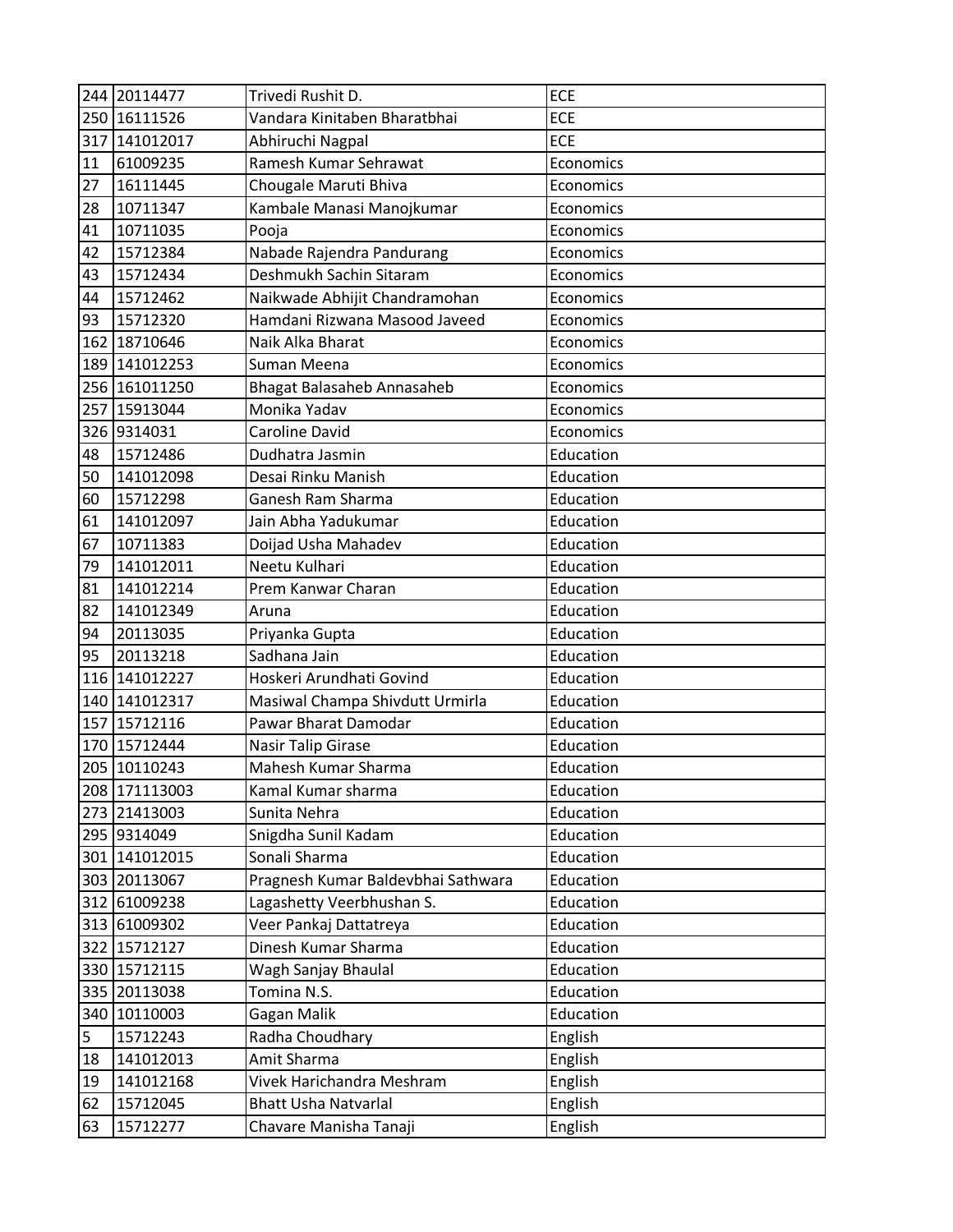| 78             | 15412278      | Rajani Leena Mulchand       | English                         |
|----------------|---------------|-----------------------------|---------------------------------|
|                | 103 15412391  | Nehere Kalpana Prabhakar    | English                         |
|                | 104 15412051  | Pawan Kumar                 | English                         |
|                | 106 20113138  | Ajith Kumar D'souza         | English                         |
|                | 144 91010429  | Suma C. N.                  | English                         |
|                | 172 10711396  | Sheeba Khan Khokhar         | English                         |
|                | 173 15412313  | Tukaram Sarjerao Sawant     | English                         |
|                | 174 141012029 | Manoj Tikaram Jadhao        | English                         |
| 219            | 10711547      | Kolhe Pankaj G.             | English                         |
|                | 260 10711129  | Ghotekar Somnath Jairam     | English                         |
|                | 302 141012246 | Vyas sagar Suresbhai        | English                         |
| 31             | 18710225      | Sanjeev Kumari              | <b>Environmental Science</b>    |
| 251            | 20114280      | Avinash Kumar               | <b>Fine Arts</b>                |
|                | 334 15412287  | Vijay Laxmanrao Kherde      | <b>Fine Arts</b>                |
| $\overline{8}$ | 18710818      | Patil Pandurang Sonaba      | Geography                       |
|                | 229 141012209 | Sheela Mishra               | Hindi                           |
|                | 274 15712227  | Menon Trupti Shashi         | Hindi                           |
| 275            | 15712397      | Shinde Yogita               | Hindi                           |
|                | 156 15712472  | Digambar Sonawane Janardhan | History                         |
|                | 188 15712033  | Dalip Kumar                 | History                         |
|                | 290 15712446  | Chavan Pramod Kondaji       | History                         |
| 56             | 18710328      | <b>Rahul Sharma</b>         | Journalism & Mass Communication |
| $\mathbf{1}$   | 141012151     | Kumbhojkar Mousami Sachin   | Law                             |
| 24             | 161011369     | Hatle Dashrath Shridhar     | Law                             |
| 25             | 15712288      | Mrinalini Singh             | Law                             |
| 57             | 15112278      | Sheela Sangaraj Hosamani    | Law                             |
| 190            | 21413098      | Vijaymala                   | Law                             |
| 248            | 141012336     | Sayyad Ismail Nasir         | Law                             |
| 272            | 20113279      | Sangu Amar Shankarrao       | Law                             |
|                | 280 15412229  | Jawale Sanghamitra Dhanraj  | Law                             |
|                | 281 21413034  | Yadav Priti Ramakant        | Law                             |
|                | 288 20114404  | Shetye Medha Sachindra      | Law                             |
|                | 300 15712283  | Perdeep Kumar               | Law                             |
|                | 311 18813014  | Manna lal Rajbhai Pandiya   | Law                             |
|                | 320 20113068  | Purna Rajendra Kumbhar      | Law                             |
| 52             | 15712154      | <b>Sugat Ulhas Mohod</b>    | Library and information Science |
| 74             | 20113154      | Salunkhe Santosh Popat      | Library and information Science |
| 75             | 21413094      | <b>Balwinder Kaur</b>       | Library and information Science |
|                | 198 141012337 | Itbare Datta                | Library and information Science |
|                | 199 141012419 | Kotur Mrutyunjaya Basappa   | Library and information Science |
| 267            | 20113161      | Roopa Gokhale Shahade       | Library and information Science |
|                | 310 15412256  | Dhumal Asmita Shrinivasrao  | Library and information Science |
|                | 120 10711455  | Ghule Pravin Keruji         | <b>Library Science</b>          |
|                | 196 161011236 | Mortale Heera Nivrattirao   | <b>Library Science</b>          |
| 197            | 15412023      | Prithavi Singh Bamnia       | <b>Library Science</b>          |
| 45             | 20113049      | Shamik Baranwal             | Management                      |
| 46             | 20113050      | Suresh Kumar                | Management                      |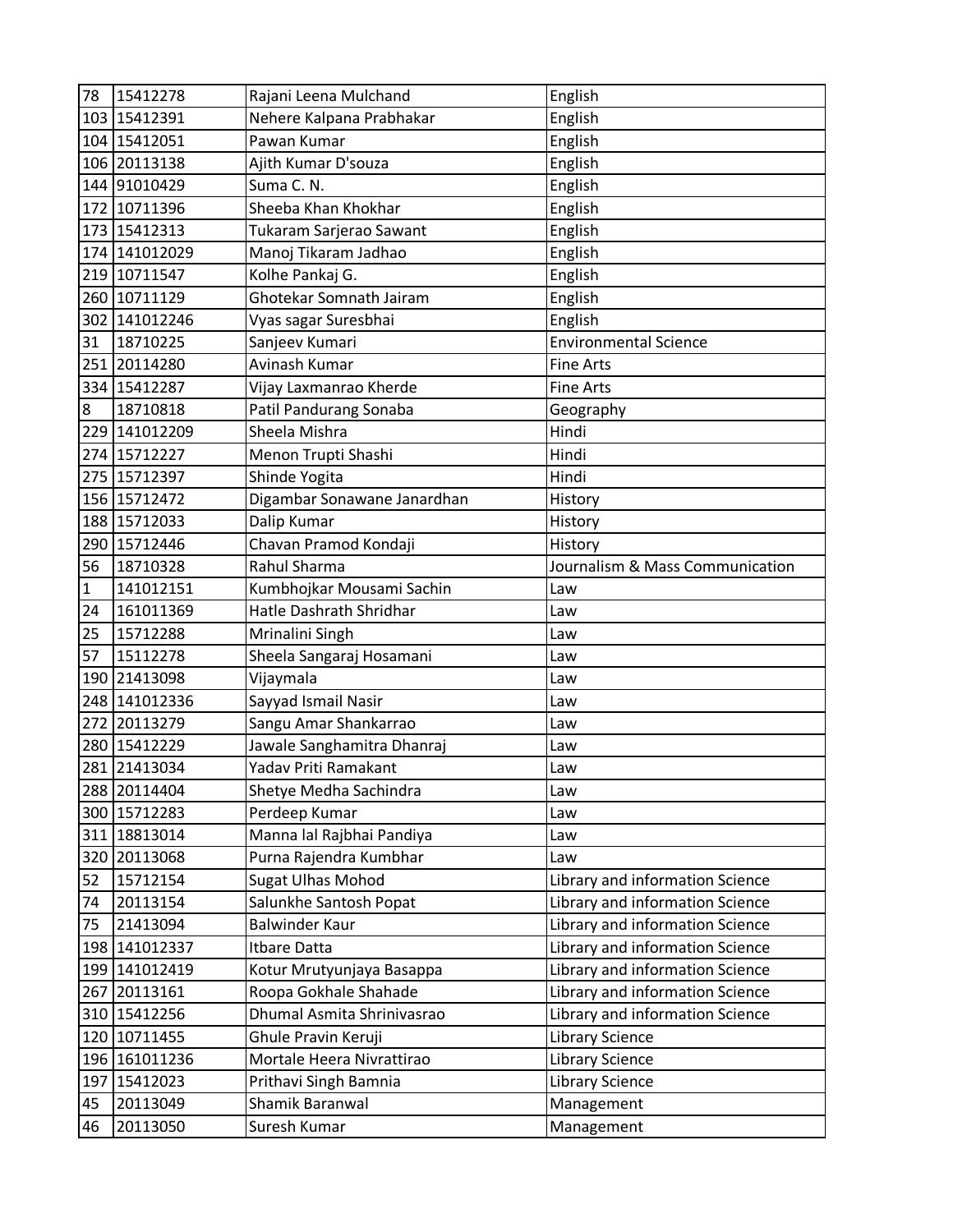| 47  | 20113051      | Pai Sanjay Pandurang           | Management  |
|-----|---------------|--------------------------------|-------------|
| 51  | 15112138      | Tanaya Ranjan Panda            | Management  |
| 54  | 10711531      | Rajesh Umedgar Aparnath        | Management  |
| 55  | 161011125     | <b>Biswanath Chatterjee</b>    | Management  |
| 66  | 10711052      | Sachi Parmar                   | Management  |
| 101 | 4410145       | Deepak Madhukar Pathare        | Management  |
| 102 | 16111535      | Sham Ramchandra Patil          | Management  |
| 105 | 15712114      | Agarkar Shrikant Bhaskarbhai   | Management  |
| 107 | 20113248      | Alpha Lokhande                 | Management  |
| 108 | 15112112      | Ravindran Kanningat            | Management  |
| 109 | 141012406     | Chatur Swapnil Sharad          | Management  |
|     | 110 21413009  | Deepika Mudgal                 | Management  |
| 111 | 21413020      | Vemparala Sita Rama Sastry     | Management  |
|     | 122 20113234  | Naresh Shrikant Shah           | Management  |
|     | 135 19114028  | Vipul Saxena                   | Management  |
| 147 | 18710639      | Deepak Bhattacharya            | Management  |
|     | 148 141012235 | Kritika Singh                  | Management  |
| 149 | 20113140      | Prakash G.Valecha              | Management  |
| 160 | 10110287      | <b>Farhat Mohsin</b>           | Management  |
| 200 | 15112127      | Irfan Mumtaz K.S.              | Management  |
| 203 | 20113034      | Jalpa Nirav Thakker            | Management  |
|     | 204 20113037  | Avadhut Chandrakant Sukhtankar | Management  |
| 212 | 18710624      | Ranjith P.V.                   | Management  |
| 213 | 10711443      | Mukesh Upadhye                 | Management  |
| 214 | 161011185     | <b>Thakur Mazhar</b>           | Management  |
| 233 | 20113153      | Patil Prasad Dnyandev          | Management  |
|     | 238 18710727  | Madhumita Patil                | Management  |
| 239 | 20113180      | Sunil Dhiliwal                 | Management  |
| 241 | 21713052      | Kavita Manoj Shetty            | Management  |
| 247 | 141012019     | Poonam                         | Management  |
| 249 | 201013013     | <b>Baldev Singh</b>            | Management  |
|     | 262 15913015  | <b>Chander Prakash</b>         | Management  |
|     | 263 15913019  | Gyanender Kumar Dixit          | Management  |
|     | 264 20113143  | Sengupta Mita                  | Management  |
|     | 276 21713051  | Sharma Rahul                   | Management  |
| 287 | 91010316      | Prajapati Ketankumar           | Management  |
|     | 297 20113019  | Manoj Garg                     | Management  |
|     | 298 20113295  | Parampreet Singh               | Management  |
|     | 314 20114346  | Aniruddha Das                  | Management  |
|     | 318 21713062  | Ruchita Shandilya              | Management  |
| 333 | 18710526      | Pinkey Nanak Bhardwaj          | Management  |
|     | 338 161011293 | Thakur Jitendra Krishanchandra | Management  |
| 339 | 61009229      | Rajkumar S Adukia              | Management  |
|     | 132 161011391 | Nakil Swati Shishupal          | Marathi     |
| 228 | 20113152      | Mahadik Jagannath Shivaji      | Marathi     |
| 265 | 15712385      | Thakare Ravindra Popatrao      | Marathi     |
| 13  | 20114260      | Seema Vilas Lathkar            | Mathematics |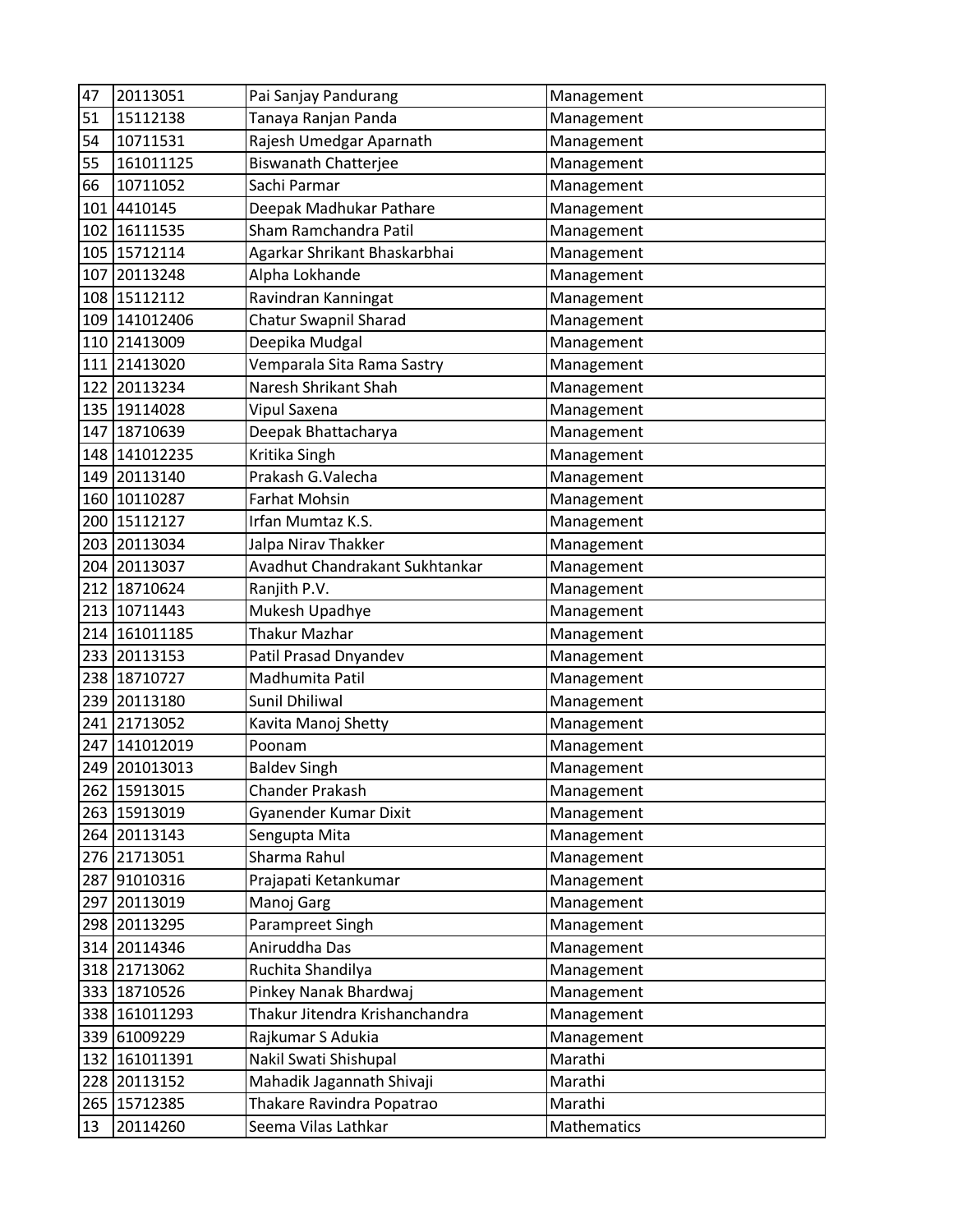| 14  | 10711529      | Rajkumar Anandrao Sukne         | <b>Mathematics</b>            |
|-----|---------------|---------------------------------|-------------------------------|
| 40  | 10711571      | Rajput Sangramsing J.           | <b>Mathematics</b>            |
| 65  | 91010221      | Dsouza Jude Jerome              | <b>Mathematics</b>            |
| 125 | 91010458      | Chaudhary Rajesh Kumar Mohanlal | Mathematics                   |
| 128 | 141012094     | Surender Kumar                  | <b>Mathematics</b>            |
| 227 | 15712392      | Subhash Genda Pawar             | <b>Mathematics</b>            |
| 309 | 21713004      | Vineeta Malsariya               | Mathematics                   |
| 9   | 18710654      | Bhuptani Kirankumar Mansukhlal  | <b>Mechanical Engineering</b> |
| 10  | 18710661      | Deore Ekanath Raghunath         | <b>Mechanical Engineering</b> |
| 150 | 18710669      | Desai Girish Mohan              | <b>Mechanical Engineering</b> |
| 152 | 15712037      | Patel Sumantkumar Popatlal      | <b>Mechanical Engineering</b> |
|     | 142 141012028 | Jitendra Suresh Rathod          | Music                         |
| 16  | 91010419      | Ravi Wanare                     | Pharmacy                      |
| 26  | 10711229      | Vyasa Bhargava Mayurbhai        | Pharmacy                      |
| 68  | 20113060      | Patel Chirag Jayantilal         | Pharmacy                      |
| 77  | 20114445      | Prashant Tukaram Shirode        | Pharmacy                      |
|     | 124 91010325  | Mohammad Aijaz Mohammad Ayyub   | Pharmacy                      |
| 127 | 15412148      | <b>Tribhuvan Singh</b>          | Pharmacy                      |
|     | 143 18710837  | Shah Ravi Yashwant              | Pharmacy                      |
|     | 145 4410247   | Sharanabasava s Biradar         | Pharmacy                      |
|     | 146 18710244  | Pachpute Amol Prabhakar         | Pharmacy                      |
|     | 154 161011344 | Archana C.E.                    | Pharmacy                      |
|     | 155 161011345 | Vinod R.                        | Pharmacy                      |
|     | 158 10711527  | Atul Vishvanath Patil           | Pharmacy                      |
| 159 | 21413018      | Norma Leonard Rebello           | Pharmacy                      |
| 175 | 10711192      | Merai Ankitkumar H.             | Pharmacy                      |
|     | 176 10711460  | Inamdar Hitesh Prakash          | Pharmacy                      |
| 177 | 21413113      | Abdul Mannan                    | Pharmacy                      |
|     | 178 18710601  | Rashid Akhtar                   | Pharmacy                      |
| 179 | 18710602      | Sufiyan Ahmad                   | Pharmacy                      |
|     | 180 10711160  | <b>Mohammed Imran</b>           | Pharmacy                      |
|     | 181 10711273  | Priyanka S. Arora               | Pharmacy                      |
|     | 223 18710543  | Shah Kautuk Kumar               | Pharmacy                      |
|     | 225 141012275 | Ananda Kumar Chettupalli        | Pharmacy                      |
|     | 226 141012295 | Desai Chirag Kiribhai           | Pharmacy                      |
|     | 253 10711528  | Subrata Kundu                   | Pharmacy                      |
|     | 254 21713067  | Rahul Goroba Raut               | Pharmacy                      |
|     | 282 20114238  | Ajinath E. Shirsat              | Pharmacy                      |
|     | 284 15112253  | Joshi Nirali Bharatbhai         | Pharmacy                      |
|     | 285 21713095  | Shivani Desai                   | Pharmacy                      |
|     | 286 91010006  | Mishra Rahul P.K.               | Pharmacy                      |
|     | 304 15112247  | Patel Nishith Kumar             | Pharmacy                      |
|     | 306 15712191  | Kekare Prajact Gurunath         | Pharmacy                      |
| 17  | 141012266     | Surendra Kumar Patsariya        | Pharmacy                      |
| 321 | 20113120      | Sulochana Jangounda Patil       | Philosophy                    |
| 2   | 10711291      | <b>Patil Shivanand Bharat</b>   | <b>Physical Education</b>     |
| 15  | 161011302     | Usman Ganni Jainoddin           | <b>Physical Education</b>     |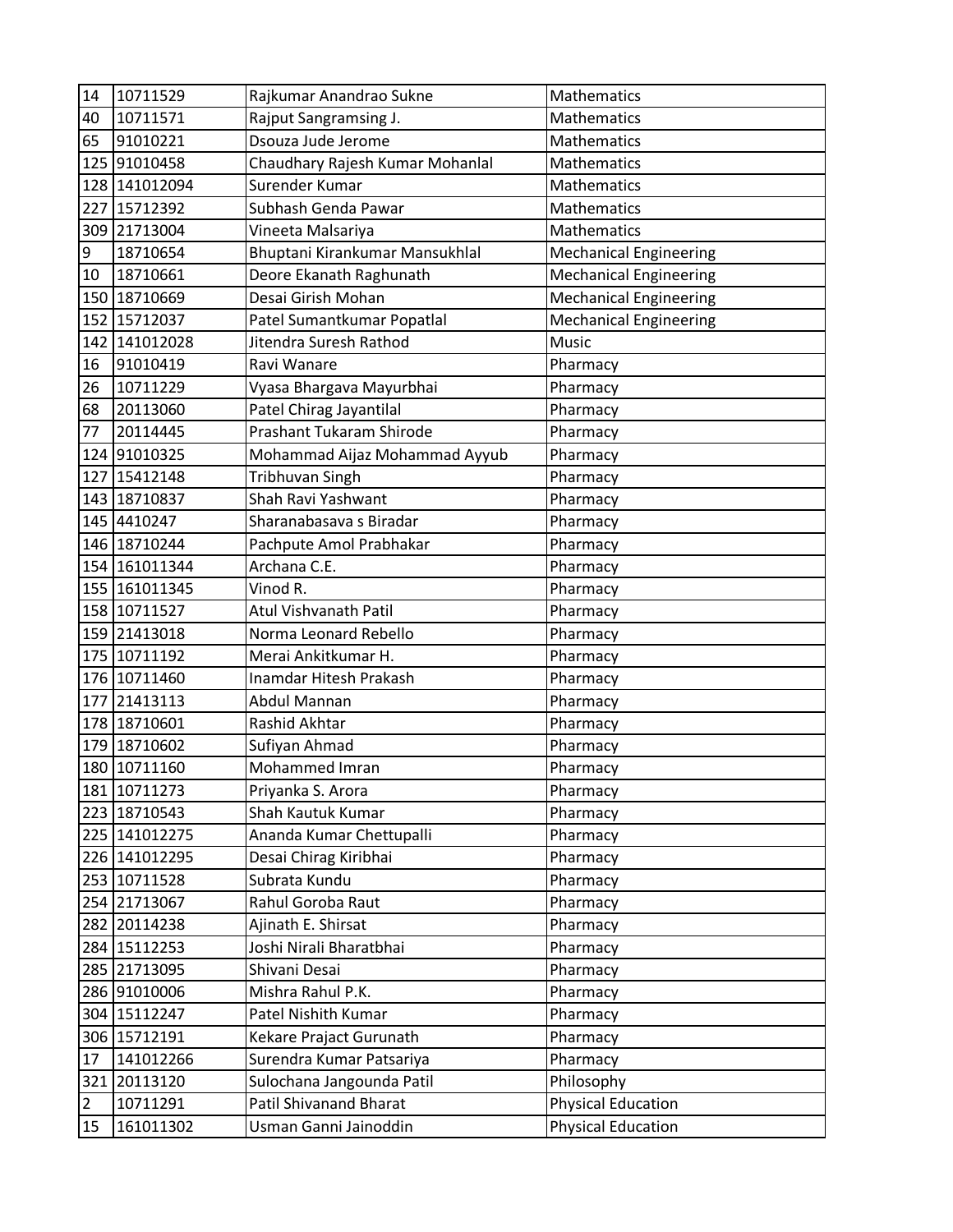| 34  | 15712053      | Abhijit Hemant Ingole         | <b>Physical Education</b> |
|-----|---------------|-------------------------------|---------------------------|
| 35  | 15712230      | More Rahul Kishanrao          | <b>Physical Education</b> |
| 37  | 161011156     | Vandana Singh                 | <b>Physical Education</b> |
| 70  | 20114020      | Nitin Narayanrao Jangitwar    | <b>Physical Education</b> |
| 71  | 20114413      | Gouhar Parveen                | <b>Physical Education</b> |
| 72  | 10711143      | Ramkrishan                    | <b>Physical Education</b> |
| 73  | 15412325      | Farooqui Moinoddin            | <b>Physical Education</b> |
| 76  | 15712146      | Andrews Wilson Solomon        | <b>Physical Education</b> |
| 84  | 20114022      | Ravijeet Onkarrao Gawande     | <b>Physical Education</b> |
| 85  | 10711101      | Khan Qutabunnisa              | <b>Physical Education</b> |
| 96  | 20114382      | Shaktisinh N. Parmar          | <b>Physical Education</b> |
| 97  | 15112018      | Jully Ojha                    | <b>Physical Education</b> |
| 99  | 15712063      | Rajshree                      | <b>Physical Education</b> |
| 100 | 15712145      | Gaikwad Sanjay Babasaheb      | <b>Physical Education</b> |
| 117 | 21413091      | <b>Titto Cherian</b>          | <b>Physical Education</b> |
|     | 118 21413092  | Sreekanth V.A.                | <b>Physical Education</b> |
|     | 133 20114007  | Vinod V.Kapile                | <b>Physical Education</b> |
|     | 163 10711259  | Bhosale Sachin Malojirao      | <b>Physical Education</b> |
|     | 164 15112197  | Kanta Deb                     | <b>Physical Education</b> |
| 165 | 15712327      | Bedse Rajdhar Chaitram        | <b>Physical Education</b> |
|     | 192 15712270  | <b>Bipin Santosh Patil</b>    | <b>Physical Education</b> |
|     | 211 141012039 | Manju Chaudhary               | <b>Physical Education</b> |
|     | 268 20114326  | Satyapal P. Prasad            | <b>Physical Education</b> |
|     | 269 15712161  | Vyas Prakashkumar Labhshankar | <b>Physical Education</b> |
| 270 | 15712162      | Vyas Chetankumar Labhshankar  | <b>Physical Education</b> |
| 279 | 19114041      | Shaikh Abdul latif Gani       | <b>Physical Education</b> |
|     | 291 10711394  | Gadade Anil Mahadev           | <b>Physical Education</b> |
|     | 292 161011161 | Mane Bhima Haribhau           | <b>Physical Education</b> |
|     | 293 161011163 | Toradmal Bapu Bhimrao         | <b>Physical Education</b> |
| 294 | 18813020      | Nikhil Kumar Rastogi          | <b>Physical Education</b> |
|     | 328 16111603  | Santosh Krishnarao Wankhade   | <b>Physical Education</b> |
|     | 115 15712199  | Karande Subhash Shabu         | Physics                   |
|     | 194 20114259  | Suhas Madhukarrao Sabnis      | Physics                   |
|     | 195 10711569  | <b>Bhadane Prakash Ashok</b>  | Physics                   |
|     | 221 15412035  | <b>Indurkar Sunil</b>         | Physics                   |
|     | 252 15712192  | Kumbhar Sadashiv Shivling     | Physics                   |
| 20  | 15712284      | Rati Jangir                   | <b>Political Science</b>  |
| 32  | 15112012      | Vinita Kumari                 | <b>Political Science</b>  |
|     | 134 141012212 | Bhalmode Babasaheb Saluji     | <b>Political Science</b>  |
|     | 141 15712001  | <b>Bhagirath Lal Meghwal</b>  | <b>Political Science</b>  |
|     | 206 15412070  | Jyoti Singhal                 | <b>Political Science</b>  |
|     | 266 15712453  | Khadke Dnyaneshwar Sukhdeo    | <b>Political Science</b>  |
| 323 | 15712393      | Godage Dattatraya Sitaram     | <b>Political Science</b>  |
|     | 324 141012023 | Kapadi Vitthalrao Damodar     | <b>Political Science</b>  |
|     | 242 15712514  | Goswami Rampuri Devpuri       | Psychology                |
| 299 | 15412409      | Bhadvankar Pandurang Laxman   | Psychology                |
|     | 319 15712011  | Kurane Milind Babaso          | Psychology                |